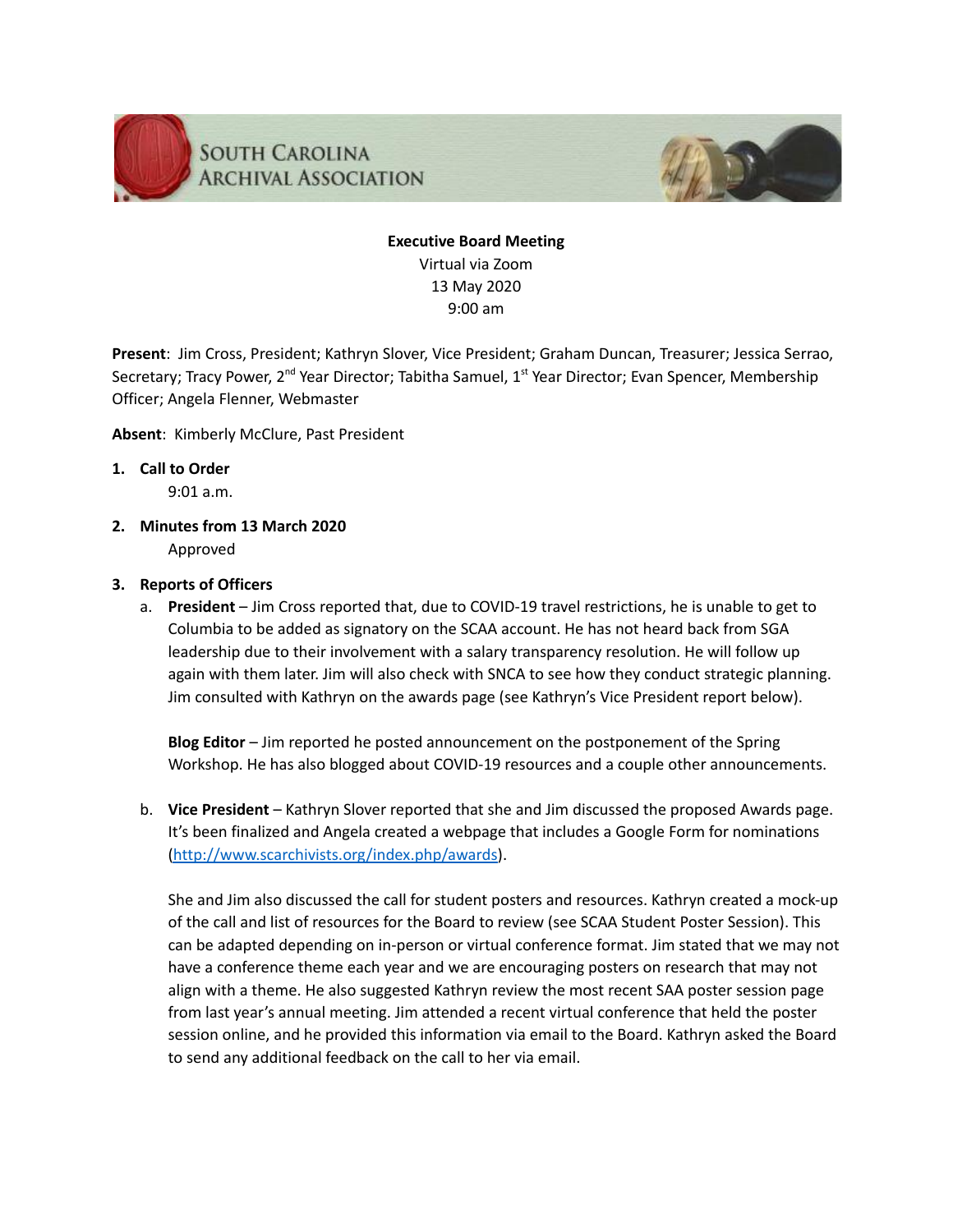c. **Secretary** – Jessica Serrao reported that, per her email to the Board on March 31, she sent the 2018 (post-March 23) and 2019 minutes to Angela who uploaded them to the SCAA website. Angela supplied instructions on how to upload new minutes, which Jessica added to the [Secretary](https://docs.google.com/document/d/1GqIwXeciwWdVpDZyyTR2nfHuvIpxtTQbAkWSI4hm2sI/edit#heading=h.tiow3s7augv5) section of the SCAA Administrative Handbook – DRAFT 2020. She also discussed with Angela how best to organize minutes on the website and agreed to use reverse chronological order. Angela organized the [Archived](http://scarchivists.org/index.php/minutes/archived-minutes) Minutes page to reflect this and moved all older minutes (pre-2020) from the [Minutes](http://scarchivists.org/index.php/minutes/archived-minutes) page to the Archived Minutes page.

Jessica and Evan have not yet worked on the poster design. Given the current situation with COVID-19 and conference cancellations, Jim suggested placing this on hold, but we should keep an eye out for virtual conferences that may provide a different avenue for outreach.

- d. **Treasurer** Graham Duncan reported that total assets are \$34,719.59 (see Treasurer's Report). The only changes since last time are the \$148.00 paid for the annual post office box fee, and one membership due of \$15.00. Graham emailed the outreach letter to USC SLIS, but he's not sure if it went out on the listserv. He will wait until the Fall semester begins and resend.
- e. **Membership Officer** Evan Spencer reported that we've had one new member join. He consulted with Angela and created a mockup Google Form to replace the Wufoo membership form on the website. He made two forms, one for [institutional](https://urldefense.proofpoint.com/v2/url?u=https-3A__docs.google.com_forms_d_e_1FAIpQLSfIdxSsQ0doyahY3mTdRiSkTvJqgV6buwB0ALbxmbNwLi4fGQ_viewform-3Fusp-3Dsf-5Flink&d=DwMFAw&c=Ngd-ta5yRYsqeUsEDgxhcqsYYY1Xs5ogLxWPA_2Wlc4&r=z5fI5oZRwH5NPmyqakYKJ7NAlgntQAJCcXnfPMd8KZ0&m=zIRdsTzmPwYHT1wCdwaT9yc-7zHZ2p4T7rRuPjihDKo&s=CaHs6GqXzA6b4GzLGIu251up3LXXanyUkKTf0Dvw7fY&e=) members and one for [individuals](https://urldefense.proofpoint.com/v2/url?u=https-3A__docs.google.com_forms_d_e_1FAIpQLSdTmT96WCMaNoutArljOiLXSGhfbuEF0woQrSMxzTWoof81WA_viewform-3Fusp-3Dsf-5Flink&d=DwMFAw&c=Ngd-ta5yRYsqeUsEDgxhcqsYYY1Xs5ogLxWPA_2Wlc4&r=z5fI5oZRwH5NPmyqakYKJ7NAlgntQAJCcXnfPMd8KZ0&m=zIRdsTzmPwYHT1wCdwaT9yc-7zHZ2p4T7rRuPjihDKo&s=SwPpnHTEun1Vpc4jsiKyMOq-FjseXMGT2pUA0tNC9NI&e=) (student, retired, and regular). The new Google Form makes all required fields required and streamlines the membership application to Google Sheets tracking for himself and future membership officers. The Google Form also provides more flexibility for changes and aligns with SCAA's use of Google Drive for storing documentation. For now, we will need to leave the Wufoo form up because the most recent membership letters use that link, but the Google Form will be phased in after that. Evan envisions the membership page having two clickable buttons that will send a prospective member straight to either of these forms. Angela created a test page that is working well. He'd prefer one form but doesn't want it to be too lengthy with unnecessary questions. Angela suggested trying the conditional logic in Google Forms, which can be used to differentiate questions based on whether the person selects institutional or individual membership. Evan will test this out and send the revised form to the Board to review. Evan hasn't yet reached out to Ann Merryman to connect with USC-Upstate students. He will wait until the Fall to do so.

### **4. Old Business**

a. **Summer Social** – Kathryn reported that, given the situation with COVID-19, we should not have an in-person summer social. The Board has already discussed moving the spring workshop to the annual meeting in the fall and postponing the summer social to the fall would be a lot of events in a short time. There is also concern of a possible resurgence of COVID-19 in the fall. Kathryn suggested holding a summer workshop online using a webinar format. Jessica suggested a virtual happy hour event but was concerned about the logistics of a large group. Kathryn agreed a virtual platform is not the best for an unstructured meeting. Tabitha suggested using breakout groups via Zoom to facilitate larger groups. Jim stated that the social is to raise money for endowments and he would not be comfortable charging people for a happy hour event. It's also about networking and seeing sites and archives in person, which is difficult to accomplish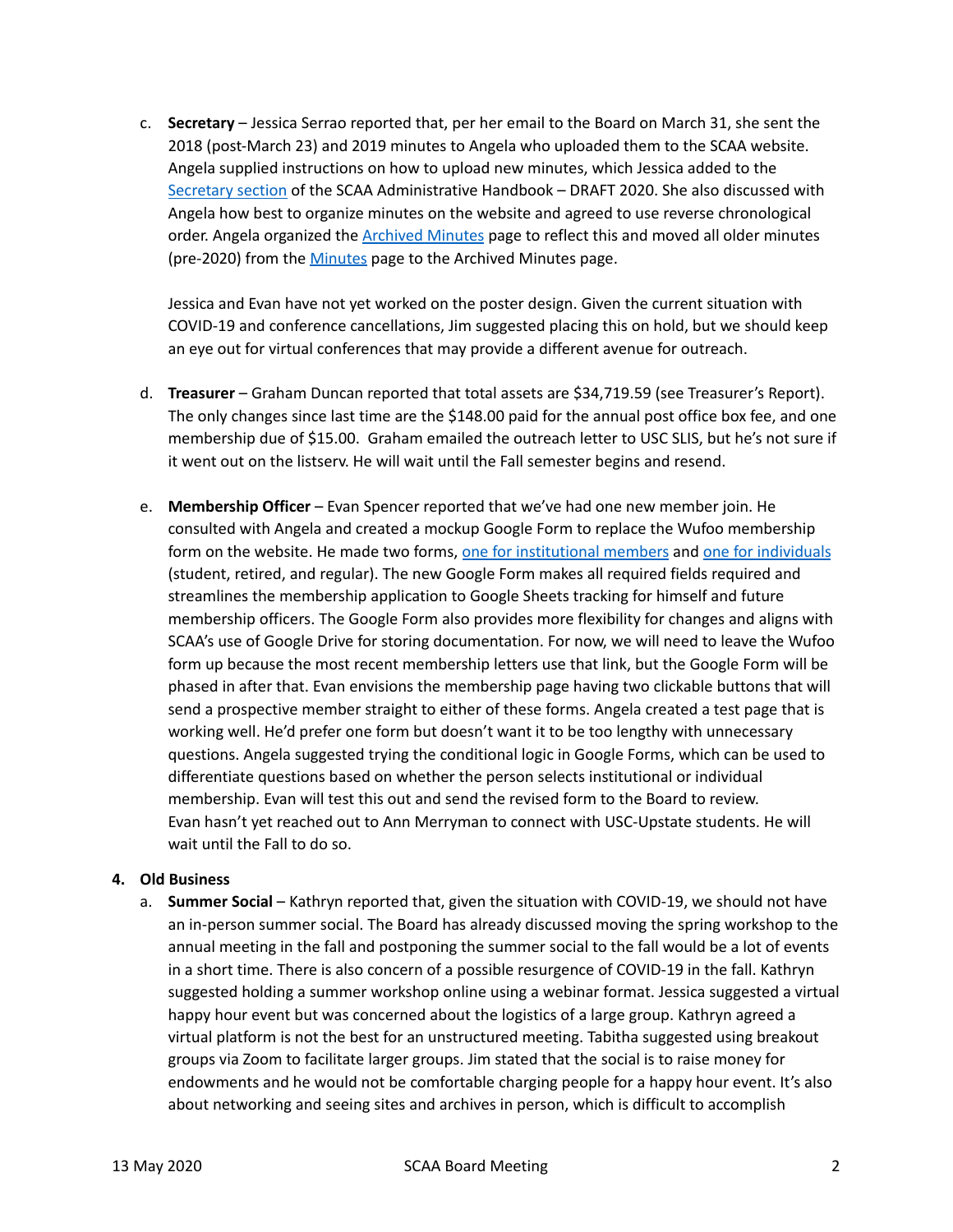virtually. With a webinar, SCAA could charge a fee and it will be less of an expense. After further discussion, Tracy motioned to cancel the summer social. All Board members approved. Jim will announce the cancellation on the blog and Facebook.

b. **Annual Meeting** – Tracy Power and Tabitha Samuel reported that they haven't been in touch due to the constant changing circumstances surrounding COVID-19. They will begin planning now. Extensive discussion ensued on whether to hold the meeting in-person or virtually. If we decide to go virtual, we're in good company as SAA, SNCA, and SGA have announced they will be virtual.

Logistics the Board considered for a virtual environment:

- Structure and extent of offerings
	- o If virtual, the offerings could be spread out over more than one day as travel and lodging isn't an issue. The spring workshop could be moved to a pre-conference workshop or webinar followed by the conference on the next day.
	- o How do we build in networking opportunities?
	- o The conference theme could be eliminated or kept very broad to encourage participation and provide presenters with flexibility. We could also structure it for people to register separately for each session based on their own interests.
	- o SCHRAB still wants time to present on their survey.
- Virtual conferencing software
	- o Need to figure out which software fits the SCAA conference needs, including a virtual poster session and business meeting. Zoom has a pro webinar version for an annual fee with additional features that are better for large webinars and can host up to 100 people. WebEx has also been used for webinars.
	- o Jim emailed Clemson's Learning Technologies Librarian to get input on software best for students. Once received, he will share her feedback with the Board.
	- o Board members will check on what programs their institutions have available
- Coordinating virtual environment
	- o This will change the roles of the host. The Board's job will shift to keeping track of chats and questions and assisting with technical issues.
	- o If we record sessions, we will need to get permission from presenters. This could be added to the call for proposals. We will also need a place to host recordings.
- Cost of registration
	- o Graham reported that SCAA is in good financial shape and could absorb this year's conference costs. If virtual, there will be less expenses and we may not be giving awards this year since they are to cover travel, unless they are awarded for virtual attendance costs.
	- o Board members agreed that providing a virtual conference free of charge is a good service to our members considering current financial struggles with COVID-19 and many archivists facing hardships. This could also make up for this year's cancelled events.
- Timeline
	- o There is no need to delay the call for presentations whether it's in-person or virtual. The call can clearly state that there is a possibility they will be presenting online, and that the sessions may be recorded.
- **Business meeting logistics** 
	- o The Board will still need to conduct a business meeting virtually. Logistics of how to involve attendees and coordinate votes need to be set. Jim will contact SNCA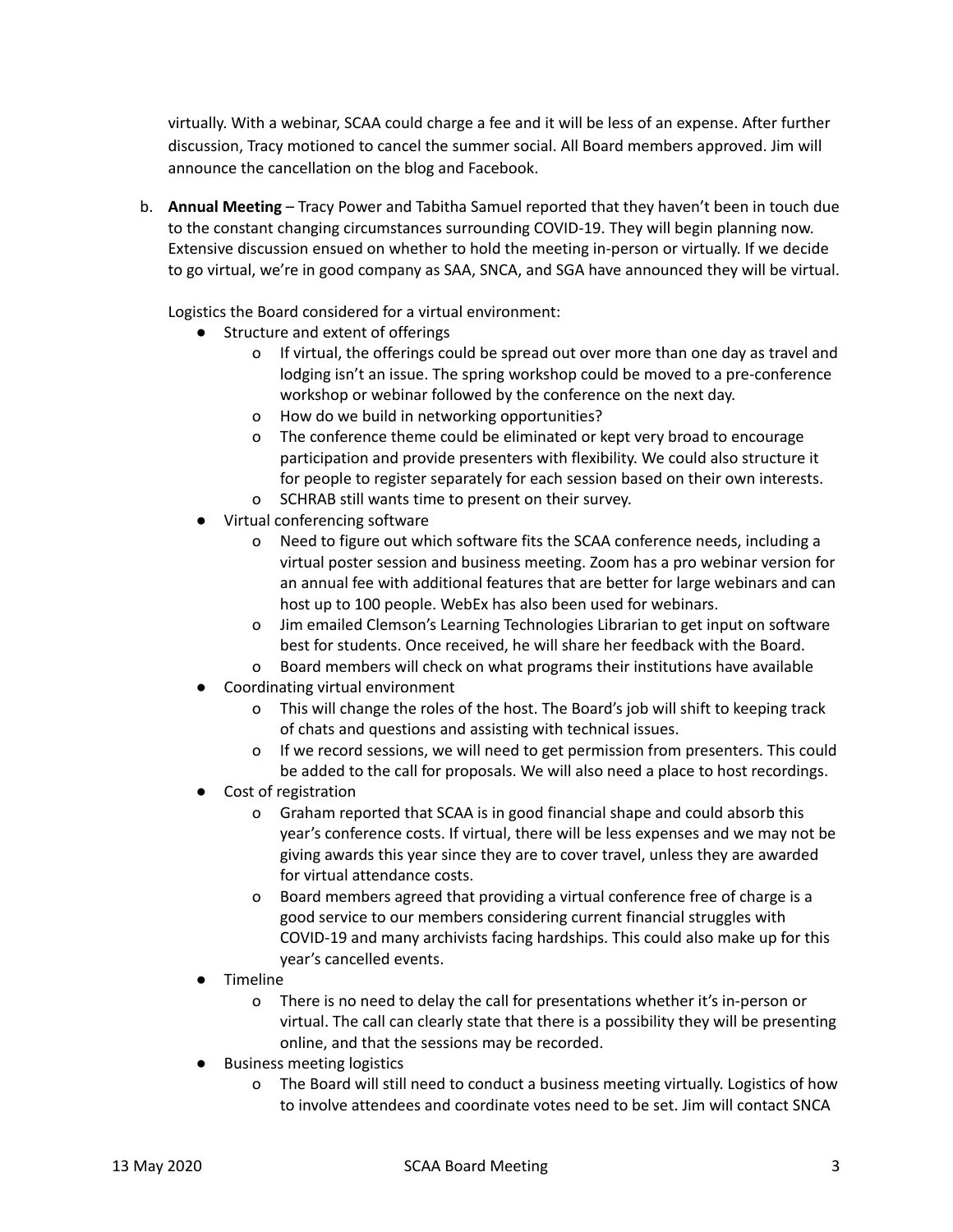to see how they accomplished this at their virtual meeting. Some examples may be to use the WebEx or Zoom polling option. This could work as votes are not conducted by secret ballot.

The Board discussed experiences with other virtual conferences and provided examples SCAA could learn from.

- Jim attended a library publishing virtual forum. He sent an email to the Board outlining how they structured theirs using Zoom, including a virtual poster session. The forum provided one link for each day and attendees could leave and join again using same link.
- Jessica attended the Southeastern Collaborative Conference online. They provided separate registration and access links to each session.
- Graham attended ASERL, which worked well using WebEx.
- The Board will continue to combine their knowledge of virtual conferences they've attended to figure out best ideas for setup.

Jim motioned that the Board agrees in principle to hold the annual meeting and possibly a workshop virtually with the proviso that we decide, if we cannot do this logistically, that we revisit. Discussion of the motion ensued. If we put out a call, we need to have a conference date set, which will be difficult if we're unsure whether it will be in-person or online. It may also be important to know whether we will be charging registration before putting out a call.

Tracy submitted a friendly amendment to the motion that we set a two-week window in October so we may announce that the meeting will be virtual during that window. Tabitha suggested we extend the window to a target month due to uncertainty with schedules and in case we don't meet the two-week frame. After further discussion on the date of the conference and timeline for proposal submission, the Board agreed to put the call for proposals out at the end of May with a submission deadline of August 1 for a conference in October. This will give enough time to set the program one month out in September. The Board will provide a set conference date before the August 1 submission deadline, to be decided at the next Board meeting. This will be a reasonably firm date, but if we find the date is not tenable, we may need to push the date forward into November. The motion with friendly amendment passed unanimously. Tracy will draft the call for proposals and send it to the Board for input.

The Board discussed logistics for student posters. The call for poster proposals can go out later than the call for presentations. This will accommodate students who may not have access to resources to create a poster until the fall. The Board will work with a September 1 tentative deadline. The call could include poster ideas on work done from home. The format of the poster session will depend on how the annual meeting is structured. One option would be to have a scheduled poster session during which time the students have 5-10 minutes to present it and take questions. Jim suggested publishing the posters online ahead of time to give participants time to look at them. Kathryn will rework the call for student posters for the virtual environment and add additional resources for digital format.

To move the virtual planning forward, Angela will research the best virtual conferencing software for our needs and select the best option. Once selected, the Board will check to see if their institution offers that program to be used for a professional conference. As a measure of goodwill, SCAA could make the institution the virtual host as a thanks for supplying the platform.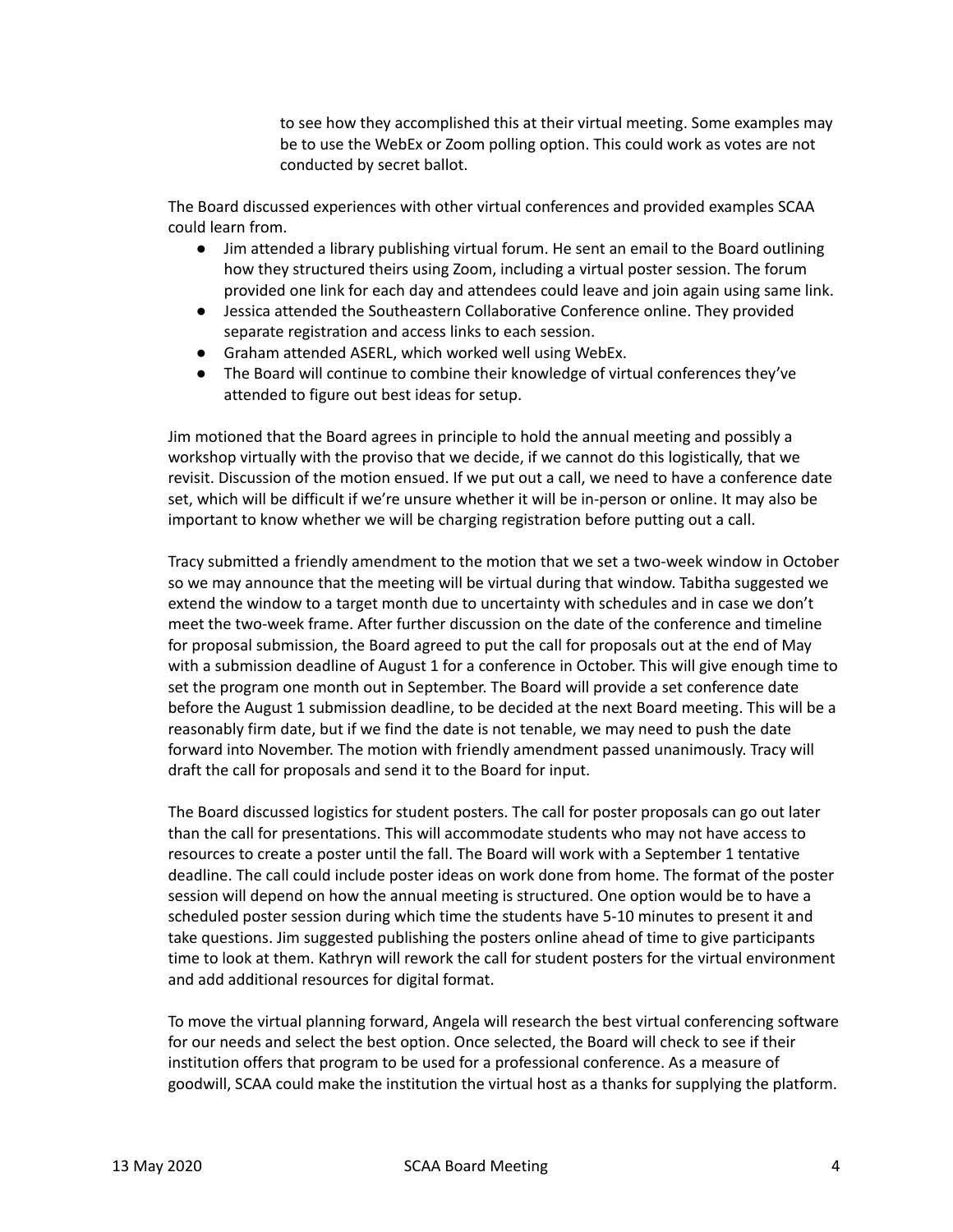# **5. New Business**

a. **2020 Awards Committee** –Kathryn reported two members who are interested in serving on the committee. She received their bios, which she read to the Board. The first candidate, Michael Fondren is the gubernatorial processing archivist at the South Carolina Department of Archives and History. The second candidate is David Mash, Associate Director of Library Services at Lander University. Jim motioned that the Board add Michael and David as members of the Awards Committee. The Board approved unanimously. Kathryn will inform them of their acceptance and the committee will start working on a call and timeline for the submission process.

# **6. Date for next meeting**

Week of July 6-10. Jim will send out a Doodle poll in June to select a date.

# **7. Action items**

All Board members

- Send any additional feedback on the poster call to Kathryn via email.
- Share any further knowledge of virtual conferences we've attended to figure out the best approach for SCAA virtual conference setup.
- Once a virtual conferencing software is chosen, check with your institution to see if it's available to host the annual conference.

Jim Cross

- Announce the cancellation of the Summer Social on the blog and Facebook.
- Check with SNCA to ask about logistics of their annual online meeting.
- Share feedback with the Board from Clemson's Learning Technologies Librarian on what virtual software is best for students.
- Continue following up with SGA and check with SNCA for advice and guidance on conducting strategic planning.
- **●** With Graham, get added as a signatory on SCAA accounts during next trip to Columbia.

Kathryn Slover

- Inform Michael Fondren and David Mash of their acceptance to the Awards Committee and begin working on a call and timeline for the submission process.
- Rework the call for student posters to match virtual environment, add additional resources so we have something for a digital format.

Tracy Power and Tabitha Samuel

- Tracy will draft the call for proposals and send to Board for input.
- Compile a list of annual attendees at events for SHRAB and to identify what organizations participate and where gaps in participation exist.

### Graham Duncan

- Resent student outreach letter to USC SLIS at the beginning of the Fall semester.
- **●** Add Jim as a signatory on SCAA accounts during his next trip to Columbia.

Evan Spencer

● Test out combining Google Forms using conditional logic and share revision with the Board.

● Follow up with Ann Merryman on student outreach letter at the beginning of the Fall semester. Angela Flenner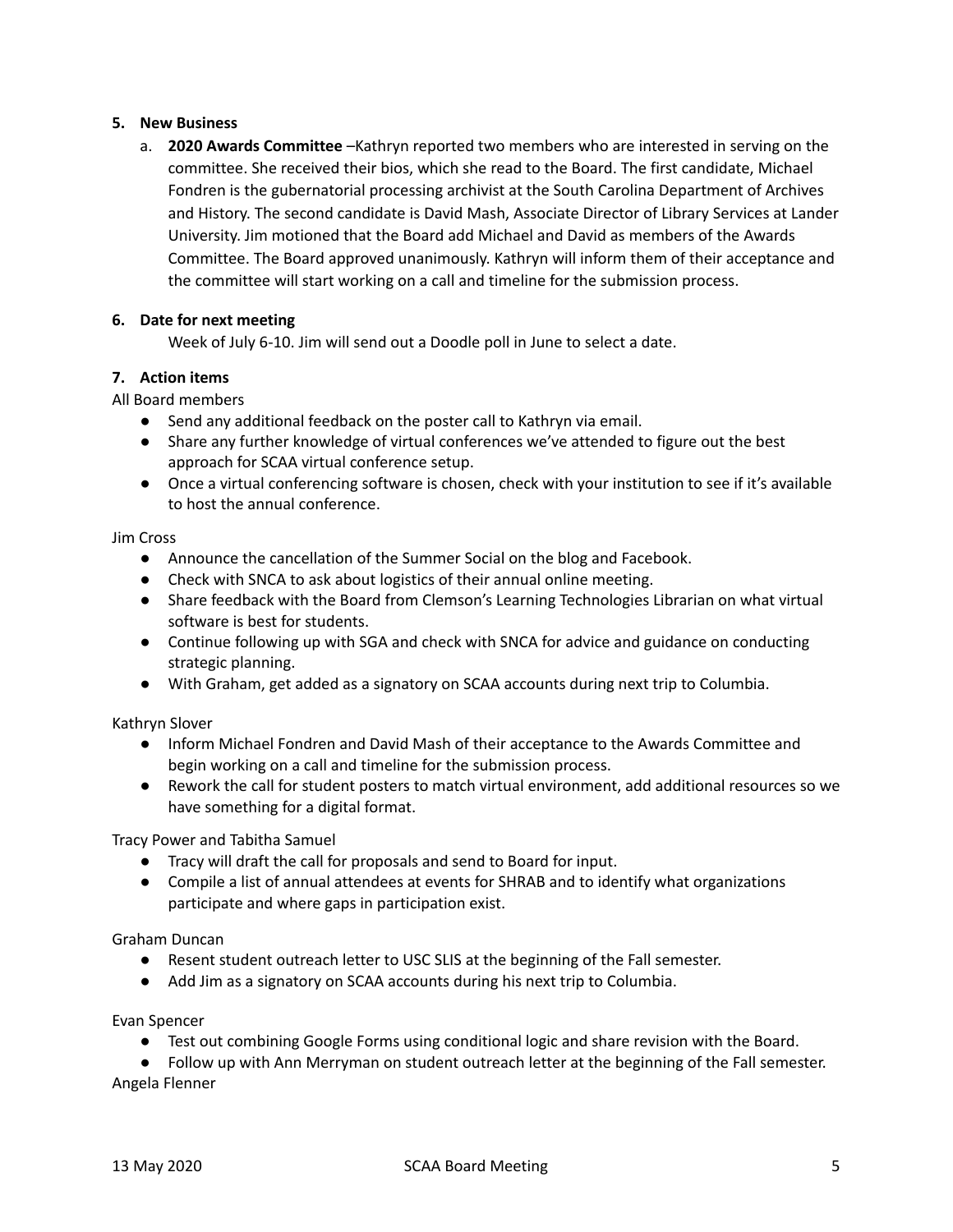- Research the best virtual conferencing software for our needs and select the best option. Work with Tabitha and Tracy to get information about various software options, discuss with Graham if it costs money, and share with Board.
- **8. Adjourn**
	- 10:38 a.m.

-Respectfully submitted by Jessica Serrao, Secretary